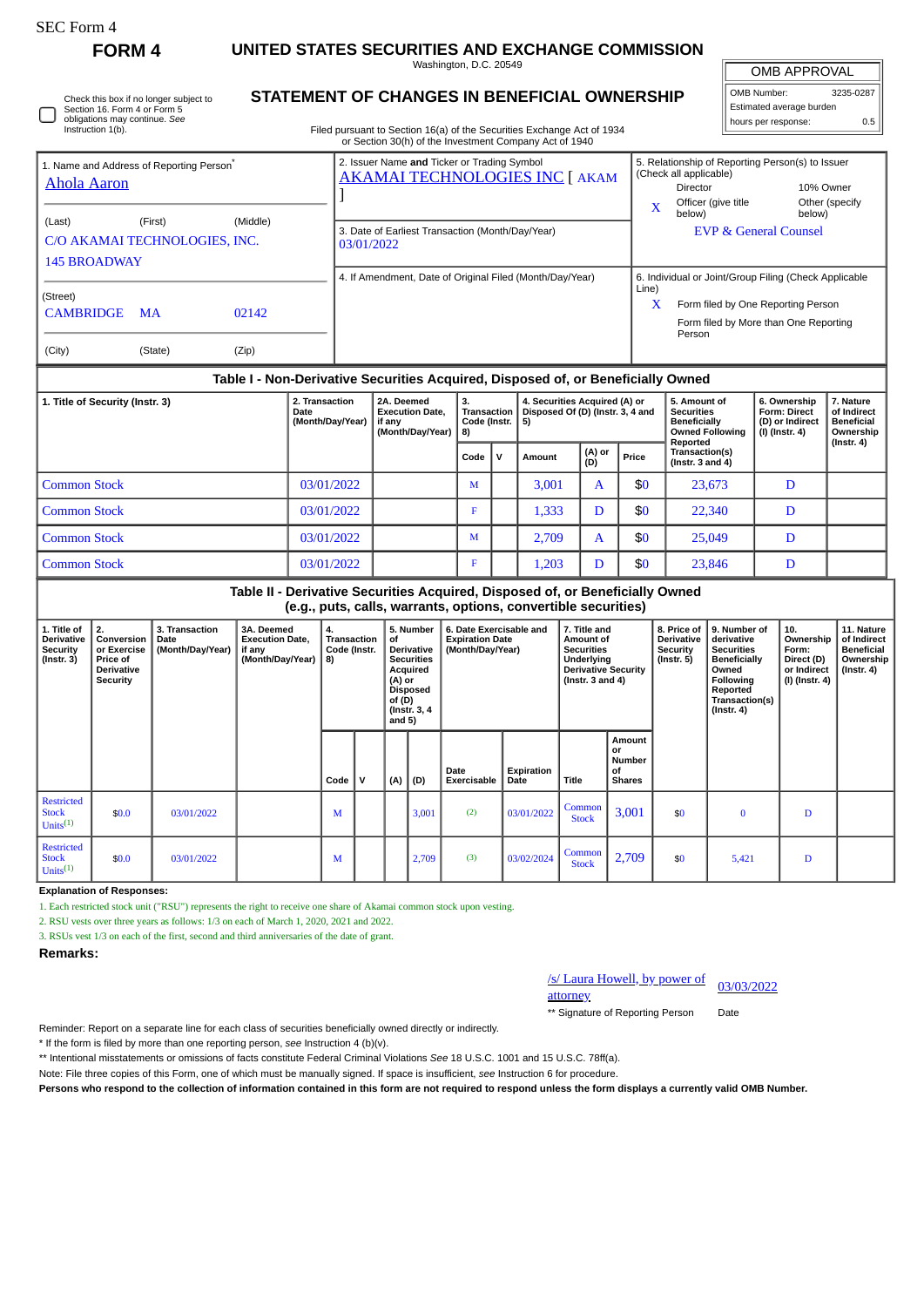\\\DC - 57385/2 - #1301253 v1

## **LIMITED POWER OF ATTORNEY FOR SECTION 16 REPORTING OBLIGATIONS**

Know all by these presents, that the undersigned hereby makes, constitutes and appoints each of James Hammons, Laura Howell and Conor Daly, signing singly and each acting individually, as the undersigned's true and lawful attorney-in-fact with full power and authority as hereinafter described to:

(1) execute for and on behalf of the undersigned, in the undersigned's capacity as an officer and/or director of Akamai Technologies, Inc. (the "Company"), Forms 3, 4, and 5 (including any amendments thereto) in accordance with Section 16(a) of the Securities Exchange Act of 1934 and the rules thereunder (the "Exchange Act");

(2) do and perform any and all acts for and on behalf of the undersigned which may be necessary or desirable to prepare, complete and execute any such Form 3, 4, or 5, prepare, complete and execute any amendment or amendments thereto, and timely deliver and file such form with the United States Securities and Exchange Commission (the "SEC") and any stock exchange or similar authority, including without limitation the filing of a Form ID or any other application materials to enable the undersigned to gain or maintain access to the Electronic Data Gathering, Analysis and Retrieval system of the SEC;

(3) seek or obtain, as the undersigned's representative and on the undersigned's behalf, information regarding transactions in the Company's securities from any third party, including brokers, employee benefit plan administrators and trustees, and the undersigned hereby authorizes any such person to release any such information to such attorney‑in‑fact and approves and ratifies any such release of information; and

(4) take any other action of any type whatsoever in connection with the foregoing which, in the opinion of such attorney-in-fact, may be of benefit to, in the best interest of, or legally required by, the undersigned, it being understood that the documents executed by such attorney‑in‑fact on behalf of the undersigned pursuant to this Power of Attorney shall be in such form and shall contain such terms and conditions as such attorney-in-fact may approve in such attorney-in-fact's discretion.

The undersigned hereby grants to each such attorney-in-fact full power and authority to do and perform any and every act and thing whatsoever requisite, necessary, or proper to be done in the exercise of any of the rights and powers herein granted, as fully to all intents and purposes as the undersigned might or could do if personally present, with full power of substitution or revocation, hereby ratifying and confirming all that such attorney-in-fact, or such attorney-in-fact's substitute or substitutes, shall lawfully do or cause to be done by virtue of this power of attorney and the rights and powers herein granted. The undersigned acknowledges that the foregoing attorneys-in-fact, in serving in such capacity at the request of the undersigned, are not assuming nor relieving, nor is the Company assuming nor relieving, any of the undersigned's responsibilities to comply with Section 16 of the Exchange Act. The undersigned acknowledges that neither the Company nor the foregoing attorneys-in-fact assume (i) any liability for the undersigned's responsibility to comply with the requirement of the Exchange Act, (ii) any liability of the undersigned for any failure to comply with such requirements, or (iii) any obligation or liability of the undersigned for profit disgorgement under Section 16(b) of the Exchange Act.

This Power of Attorney shall remain in full force and effect until the undersigned is no longer required to file Forms 3, 4, and 5 with respect to the undersigned's holdings of and transactions in securities issued by the Company, unless earlier revoked by the undersigned in a signed writing delivered to the foregoing attorneys-in-fact.

IN WITNESS WHEREOF, the undersigned has caused this Power of Attorney to be executed as of this  $2^{nd}$  day of October, 2017.